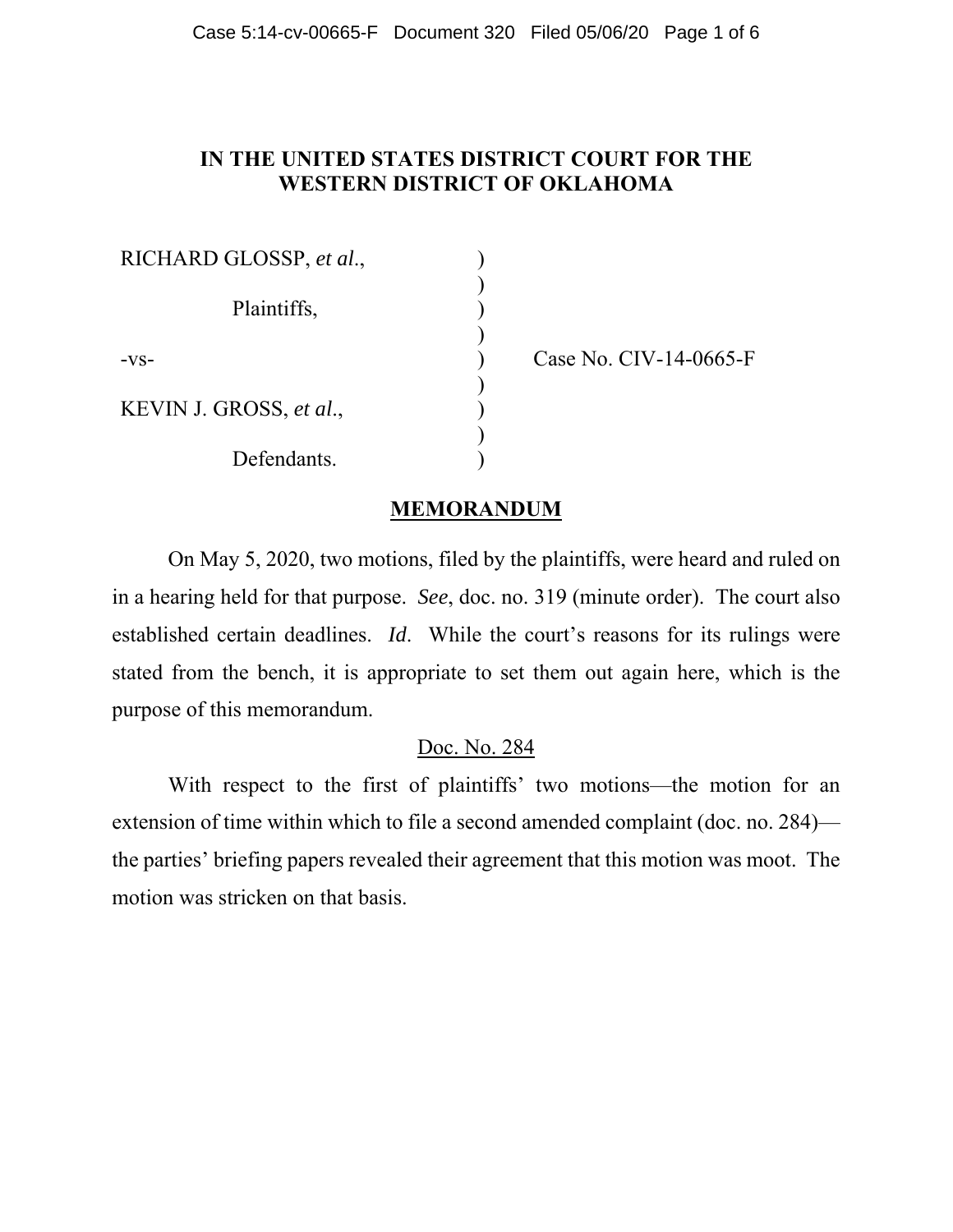# Doc. no. 303

The court heard argument on, and ultimately denied, the second of the two motions—plaintiffs' motion to enforce the terms of the October 16, 2015 order. Doc. no. 303 ("motion to enforce").<sup>1</sup>

The October 16, 2015 order (doc. no. 260, "the October order"), which is the subject of the motion to enforce, set out certain matters as requested by the parties in their joint stipulation at doc. no. 259. Plaintiffs' motion to enforce focused on the paragraph two of the October order, which provides as follows.

> It would be in the interests of judicial economy and comity for the Oklahoma Attorney General not to seek an execution date from the Oklahoma Court of Criminal Appeals for any of the Plaintiffs or any other condemned prisoners until after counsel for Plaintiffs are provided the following:

> (a) notice that investigations, known to the Office of the Attorney General, by any local, state, or federal authorities related to execution procedures of the Oklahoma Department of Corrections have been conducted;

> (b) the results, to the extent they are public, of the investigations referenced above in (a);

> (c) notice and copies of amendments, if any, to "Execution of Offenders Sentenced to Death," OP-040301, effective date June 30, 2015 ("Protocol"); and

> (d) notice that the Oklahoma Department of Corrections will be able to comply with the express terms of the Protocol.

l

<sup>&</sup>lt;sup>1</sup> Defendants filed a response brief, objecting to the motion. Doc. no. 315. Plaintiffs filed a reply brief. Doc. no. 316.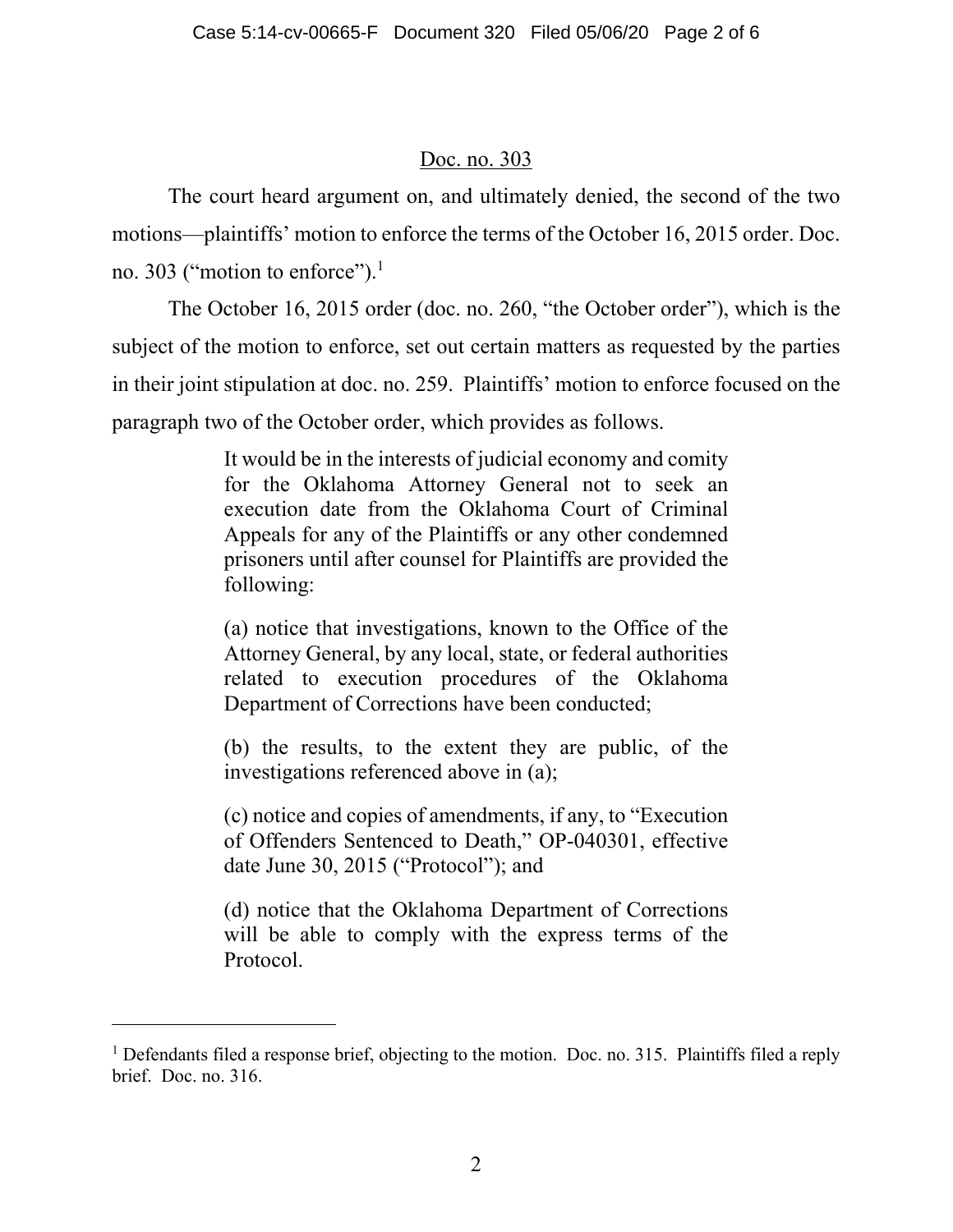There is no longer a live issue as to compliance with subparagraphs (a) or (b) of paragraph two of the October order. With regard to matters covered in subparagraph (a), plaintiffs accepted defendants' representation that the investigation of execution procedures is complete. Doc. no. 316, pp. 9-10, n. 4. (Plaintiffs understandably reserve the right to seek relief if it should appear that the defendants' representation is inaccurate.) With respect to the matters covered in subparagraph (b), defendants have produced to plaintiffs a copy of the relevant grand jury report.

Moving on to subparagraph (c), the October order requires defendants to provide plaintiffs with:

> (c) notice and copies of amendments, if any, to "Execution of Offenders Sentenced to Death," OP-040301, effective date June 30, 2015 ("Protocol")

Plaintiffs complained (i) that the amended protocol does not disclose the training program for the DOC's execution team, and (ii) that there is no text other than "Reserved" in Chart C, of Attachment D to the amended protocol.

Defendants responded by pointing out that the reference, in the amended protocol, to a training protocol to be developed, is unchanged from the 2015 protocol. Defendants also pointed out that the "Reserved" designation for Chart C is the same as it was in the 2015 protocol, as it existed several months before the October, 2015 order was entered. Consequently, defendants argued that subparagraph (c) requires only that they provide a copy of a document (*viz.*, any amendment to the June, 2015 protocol) and that they have satisfied that requirement by providing that document.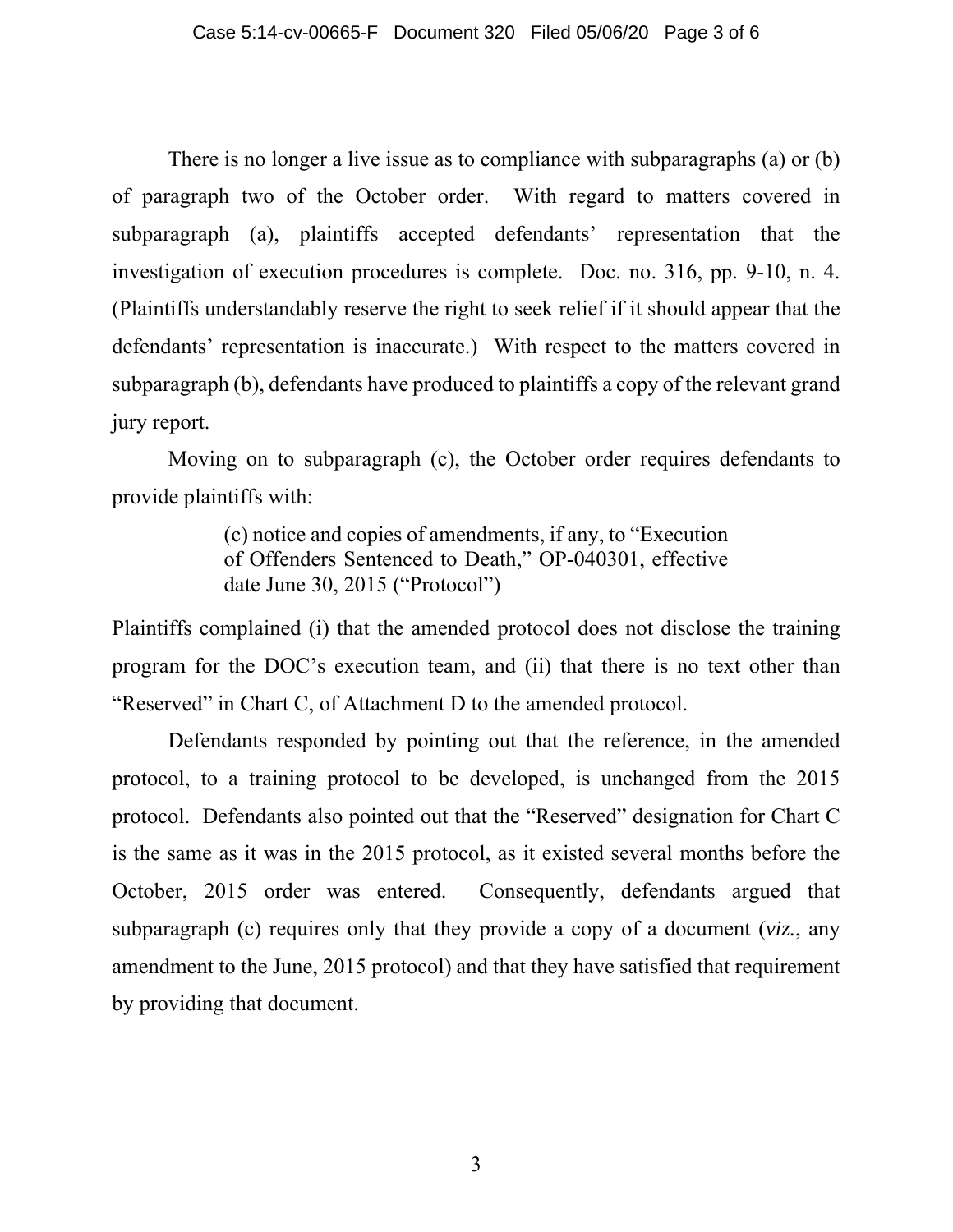As stated at the hearing, the court has found that defendants complied with subparagraph (c) of paragraph two of the October order. The only document required by that subparagraph has been provided to plaintiffs. Furthermore, the court has concluded that it would be highly inadvisable to litigate the substantive merits of the amended protocol (including the existence of any constitutional requirement that the protocol say more than it does) by way of determining whether subparagraph (c) has been complied with. The question of whether the amended protocol is "materially incomplete," as argued by plaintiffs (doc. no. 316, at p. 2), is a different issue from the question of whether the defendants have provided a copy of the relevant document to the plaintiffs. Defendants have done so, which is all that need be decided at this stage.

Plaintiffs also contended that defendants had not complied with subparagraph (d) of paragraph two of the October order. That subsection provides for:

> (d) notice that the Oklahoma Department of Corrections will be able to comply with the express terms of the Protocol.

The only developed argument plaintiffs provided regarding a purported failure to comply with subparagraph (d), is an argument they advanced, for the first time, beginning at p. 3 of their reply brief. An argument which is developed for the first time in a reply brief, is an argument the opposing party has not had an opportunity to respond to, and is therefore an argument which comes too late. Accordingly, as stated at the hearing, there is no need to further address plaintiffs' argument regarding subparagraph (d).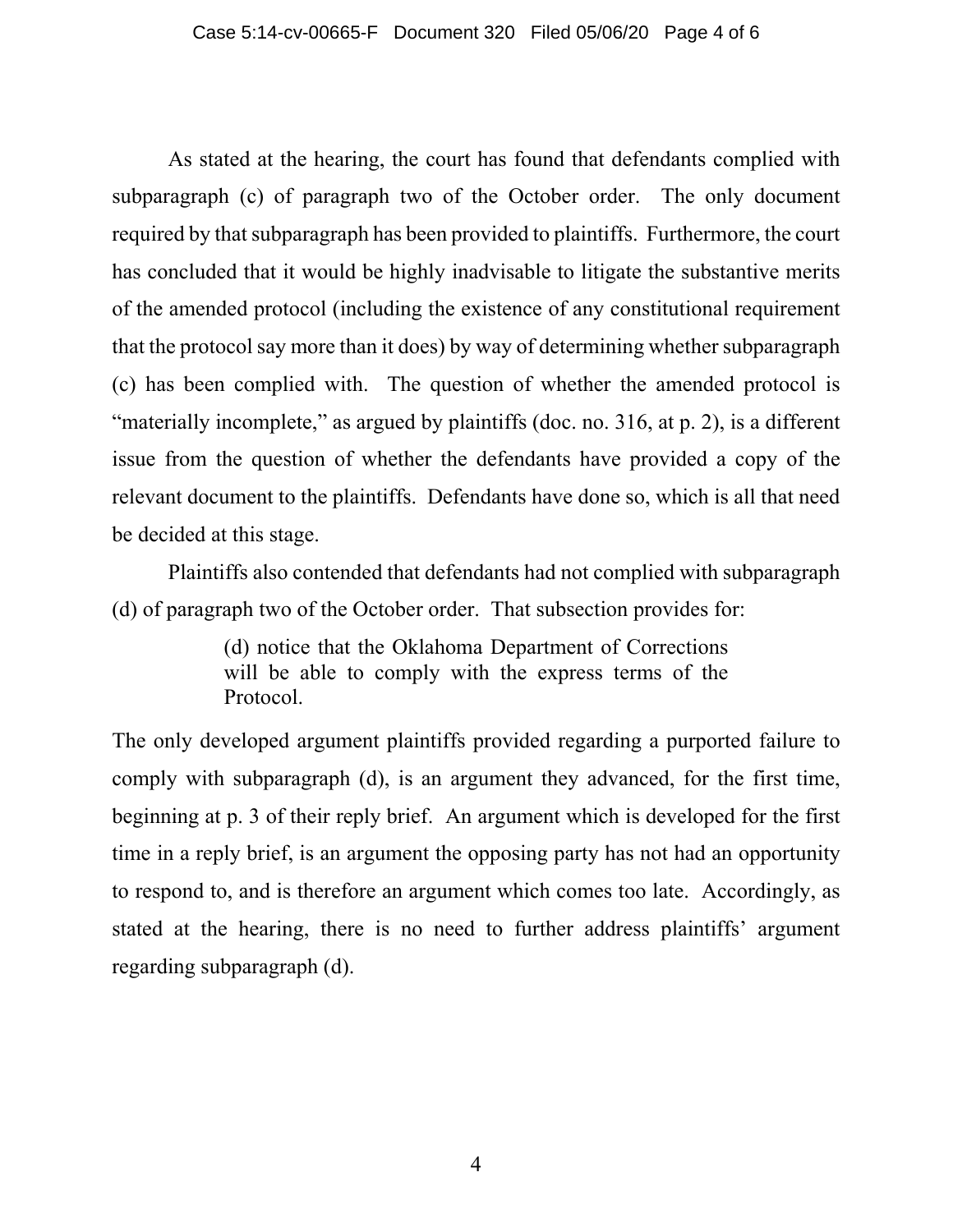For these reasons, the court, as announced at the May 5, 2020 hearing, concluded that defendants had not been shown to have violated the terms of the October order, and plaintiffs' motion to enforce that order was denied.

#### Deadlines

The deadlines established by the court at the May 5 hearing are set out in the minute order entered at the conclusion of the hearing. Doc. no. 319. The court states here some of the considerations which informed the setting of those deadlines.

This court is aware that while there is much disagreement within the Supreme Court about the death penalty, that Court is not so deeply divided in lamenting the inordinate amount of time required to resolve death penalty litigation. Accordingly, now that this case has been reopened, this court, taking its cue from the Supreme Court, is mindful of the need to bring this case to a conclusion without unnecessary delay. To that end, at the May 5 hearing, the court ordered defendants to supplement their previous document production, relating to the training program for the execution team, no later than June 5, 2020. *See*, Rule 26(e)(1), Fed. R. Civ. P.

The court knows of no requirement that the training program be included within the execution protocol itself, and plaintiffs cited no such requirement at the hearing. Furthermore, it would seem advisable to give defendants the flexibility to continue to upgrade and refine their training program if that is what is necessary for defendants to be fully satisfied with the program, and to give them the ability to do so without regard to litigation-related time limits. It would also seem advisable to give defendants the ability to make changes in the training program without formally adopting and publishing yet another amended protocol. Given these considerations, the June 5 deadline by which defendants are required to supplement their previous